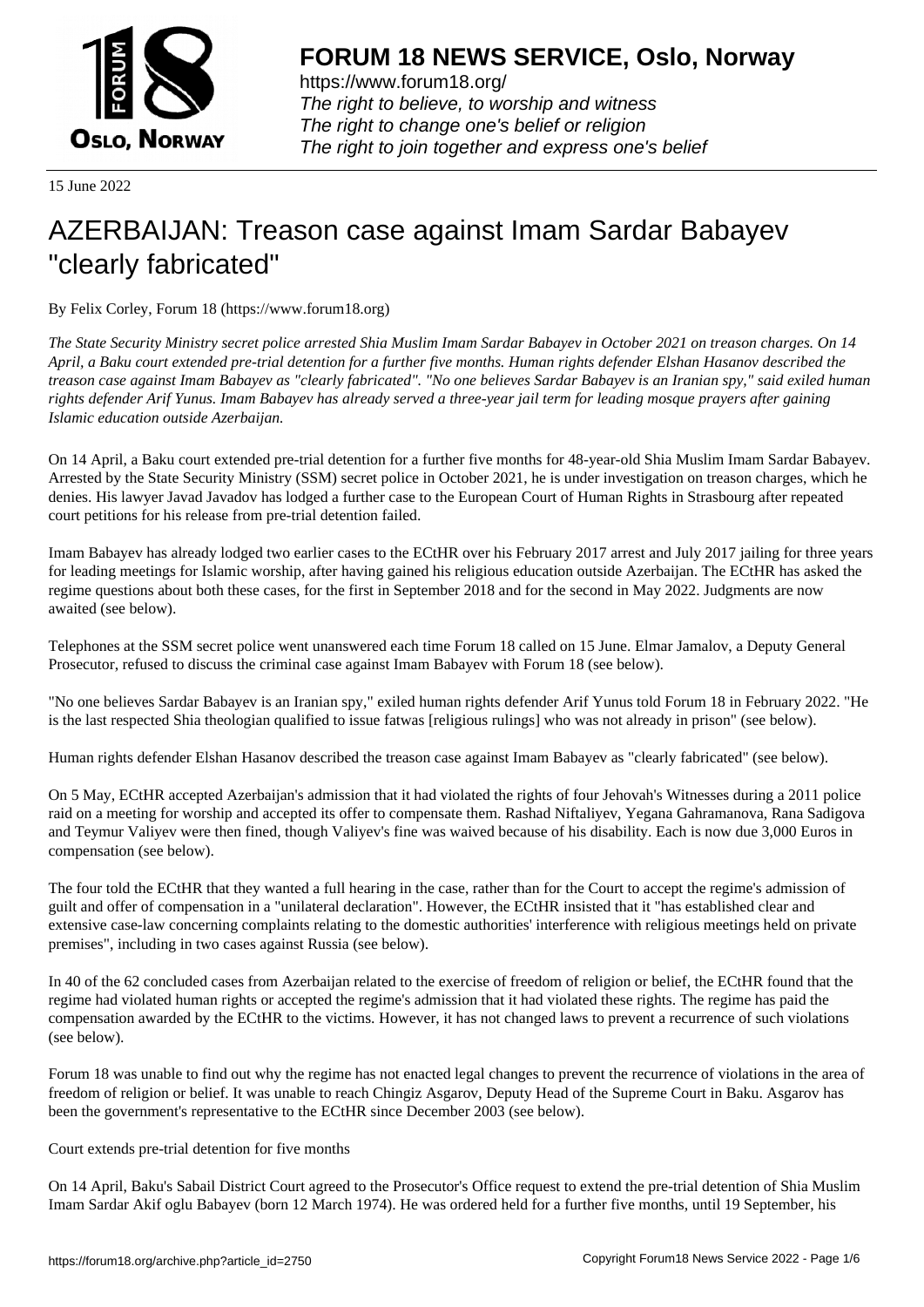The SSM secret police arrested Imam Babayev on 19 October 2021 (https://www.forum18.org/archive.php?article\_id=2718), and prosecutors are investigating him under Criminal Code Article 274 ("High treason"), his lawyer Javadov noted at the time. This carries a punishment of between 12 and 20 years' imprisonment. Javadov was unable to reveal the substance of the prosecutors' case as he had been ordered not to reveal details of the investigation.

Imam Babayev is accused of treason for allegedly cooperating with and taking instructions from an Iranian intelligence agency, and acting against Azerbaijan. At the hearing, Imam Babayev rejected the allegations against him, arguing that they are politically motivated. His lawyer Javadov objected to the continued pre-trial detention.

Telephones at the SSM secret police went unanswered each time Forum 18 called on 15 June.

Elmar Jamalov, a Deputy General Prosecutor, refused to discuss the criminal case against Imam Babayev with Forum 18 on 15 June.

"No one believes Sardar Babayev is an Iranian spy," exiled human rights defender Arif Yunus told Forum 18 in February 2022 (https://www.forum18.org/archive.php?article\_id=2718). "He is the last respected Shia theologian qualified to issue fatwas [religious rulings] who was not already in prison."

Human rights defender Elshan Hasanov described the case against Imam Babayev as "clearly fabricated". He said he had written an official enquiry about his case to the Especially Serious Crimes Department of the General Prosecutor's Office. "They replied by telephone that the case is classified as secret and that no information could be given," Hasanov told Forum 18 from Baku on 15 June. "They told me not to bother them again."

Imam Babayev had earlier been jailed in 2017 for three years for leading Islamic worship after having studied abroad. He had led Friday prayers at the invitation of the state-controlled Caucasian Muslim Board (https://www.forum18.org/archive.php?article\_id=2429) since 2009. His lawyer Javadov pointed out at the time that Babayev completed his theological education abroad in 2000, 15 years before the Criminal Code article Babayev was convicted under came into force.

Oktay Gulaliyev of Azerbaijan Without Political Prisoners told Caucasian Knot in July 2017 (https://www.forum18.org/archive.php?article\_id=2429) that Imam Babayev was jailed "because of his popularity among believers". He described the Imam as "an educated theologian" whose sermons "aroused great interest". "The authorities see a threat in the activity of believers," he explained.

Babayev's appeal against the 14 April 2022 decision was considered at a hearing on 22 April at Baku Appeal Court, chaired by Judge Ramin Qaraqurbanli. Babayev was also present at the hearing. "We defended the appeal and demanded the annulment of the decision and the release of Sheikh Sardar," his lawyer Javadov told the local media. "However, Baku Appeal Court upheld the decision of the first instance court."

The regime has recently increased its restrictions on Muslims exercising their freedom of religion and belief. In the first known use of new powers for appointing, re-appointing every five years, and firing all Islamic clergy (https://www.forum18.org/archive.php?article\_id=2749), in early May the State Committee for Work with Religious Organisations fired Imam Mirseymur Aliyev in Neftchala. He had held end of Ramadan prayers on 3 May, not the regime-enforced date of 2 May.

Court rejects Babayev's petition for transfer out of pre-trial detention

On 3 June, Judge Ilkin Rustamli of Sabail District Court considered a petition to replace Babayev's pre-trial detention with house arrest or release on bail, his lawyer Javad Javadov told the website Maide.az. He said that Babayev – who rejects all the allegations against him - also took part in the hearing. However, Sabail District Court rejected the petition. Javadov said that he would appeal against the decision.

The address of the SSS secret police Investigation Prison where Imam Babayev is being held is:

Dövlat T?hlükasizliyi Xidmati

Investigation Prison in Baku.

Istintaq Tacridxanasi

Parlament Prospekti 14

Baku AZ-1009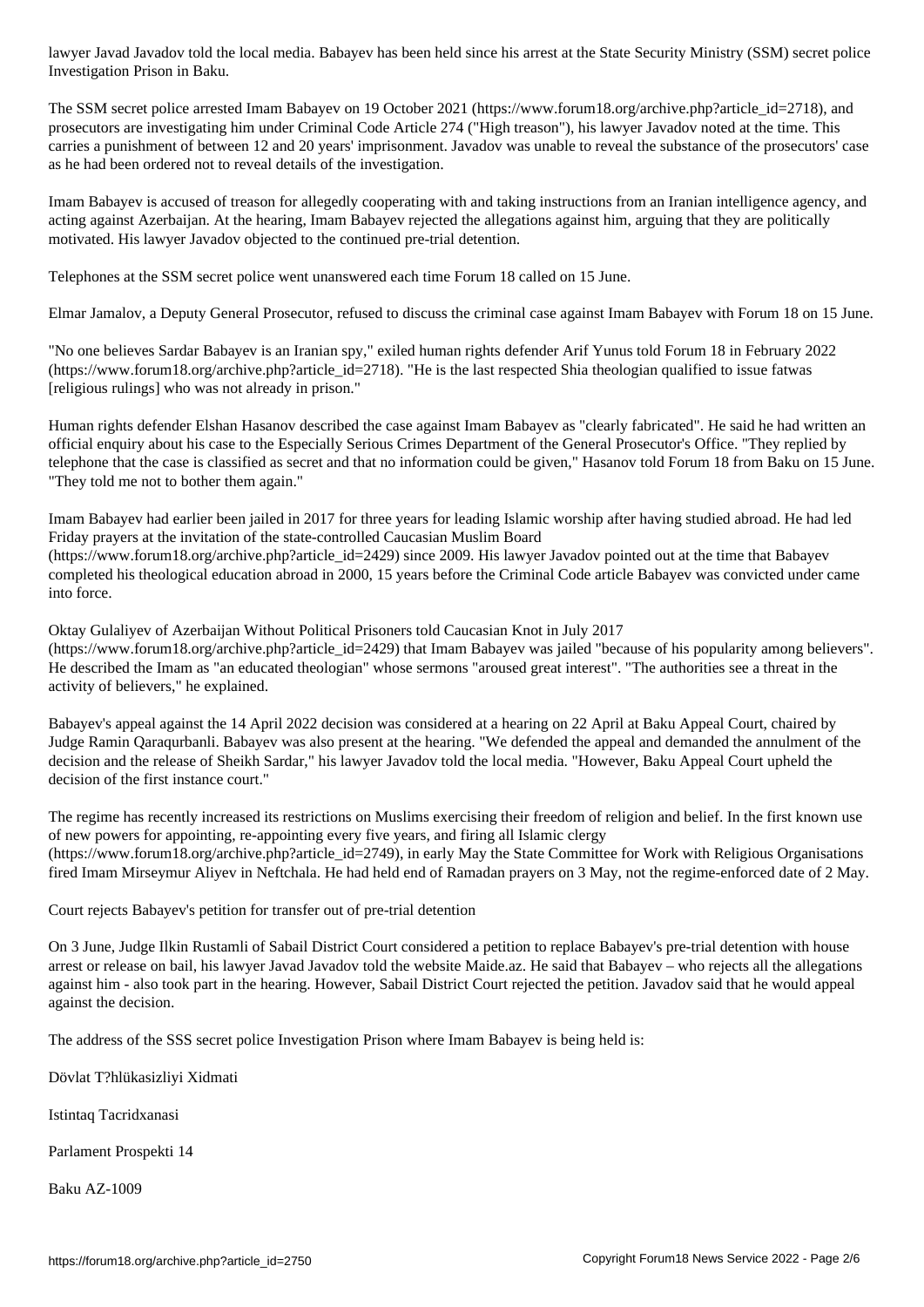Babayev's third appeal to ECtHR in Strasbourg

Following the rejection on 22 April of Babayev's appeal against continued detention, his lawyer Javadov lodged a third appeal to the European Court of Human Rights (ECtHR) in Strasbourg. The ECtHR has already registered the case (Application No. 19549/22), court officials told Forum 18 from Strasbourg on 13 June.

The ECtHR is already considering two earlier applications concerning Imam Babayev. The first application is over the regime's arrest of Imam Babayev in February 2017 (https://www.forum18.org/archive.php?article\_id=2263). The second application is about the regime's July 2017 jailing of him for three years (https://www.forum18.org/archive.php?article\_id=2263) for leading meetings for Islamic worship, after having gained his religious education outside Azerbaijan (see below).

Regime admits violations in further Jehovah's Witness ECtHR case

On 5 May, the European Court of Human Rights (ECtHR) in Strasbourg accepted Azerbaijan's admission that it had violated the rights of four Jehovah's Witnesses during a 2011 police raid on a meeting for worship and accepted its offer to compensate them.

In its "unilateral declaration" in the case of Niftaliyev and Others v. Azerbaijan (Application No. 561/12 (https://hudoc.echr.coe.int/eng?i=001-217618)), the regime admitted that "there was a violation of the applicants' rights guaranteed under the [European] Convention [on Human Rights and Fundamental Freedoms]". It agreed to pay each of the four applicants compensation of 3,000 Euros (5,300 Azerbaijani Manats, 31,000 Norwegian Kroner or 3,125 US Dollars).

"By a letter dated 4 March 2020, the applicants indicated that they welcomed the recognition of the violation of their Convention rights by the Government, but that they were not satisfied with the terms of the unilateral declaration," the ECtHR decision notes. "In particular, they contended that the issues raised in the present application had not been determined by the Court in previous cases against the respondent State and that the Government's unilateral declaration did not address the problems underlying the alleged violations of the Convention."

Despite the applicants' insistence that the regime needed to address why the violations had occurred, the ECtHR accepted the terms of the "unilateral declaration". The ECtHR pointed out that it "has established clear and extensive case-law concerning complaints relating to the domestic authorities' interference with religious meetings held on private premises", including in two cases against Russia.

In June 2011, police raided a Jehovah's Witness meeting for worship in Yegana Gahramanova's home in Ganca. A court fined Gahramanova, as well as Rashad Niftaliyev, Rana Sadigova and Teymur Valiyev (though his fine was reduced to a warning because of his disability) (https://www.forum18.org/archive.php?article\_id=1604) for an "illegal" religious meeting. The Baku Jehovah's Witness community joined the application to the ECtHR, which was lodged in January 2012.

The ECtHR asked the regime questions (https://hudoc.echr.coe.int/eng?i=001-175874) about the case on 6 July 2017. The ECtHR received all submissions from both parties by 7 February 2018.

"It is easier a couple of times a year to buy off those few complainants"

In line with Azerbaijan's legally-binding international human rights obligations, the decisions of both the ECtHR and the United Nations (UN) Human Rights Committee require the regime to change its laws and practices so that freedom of religion and belief violations cannot recur (https://www.forum18.org/archive.php?article\_id=2664). Forum 18 is not aware of any proposed government legal or other changes to meet this obligation.

Forum 18 was unable to find out why the regime has not enacted legal changes to prevent the recurrence of violations in the area of freedom of religion or belief. It was unable to reach Chingiz Asgarov, Deputy Head of the Supreme Court in Baku. Telephones went unanswered on 15 June. Asgarov has been the government's representative to the ECtHR since December 2003.

Elmar Jamalov, a Deputy General Prosecutor, refused to discuss with Forum 18 on 15 June why ECtHR decisions do not lead to any legal changes to prevent violations recurring.

One lawyer argues that more must be done to achieve the fulfilment of ECtHR decisions. "At present, the government offers only compensation for the judgments of the European Court of Human Rights," the lawyer – who asked not to be identified for fear of state reprisals – told Forum 18 in June 2021 (https://www.forum18.org/archive.php?article\_id=2664). "The Council of Europe must launch enforcement mechanisms, as the judgment of the Court alone is not enough for justice. Only the Court judgment together with an enforcement mechanism can be fair."

"It is easier a couple of times a year to buy off those few complainants who manage to get to the European Court than to change the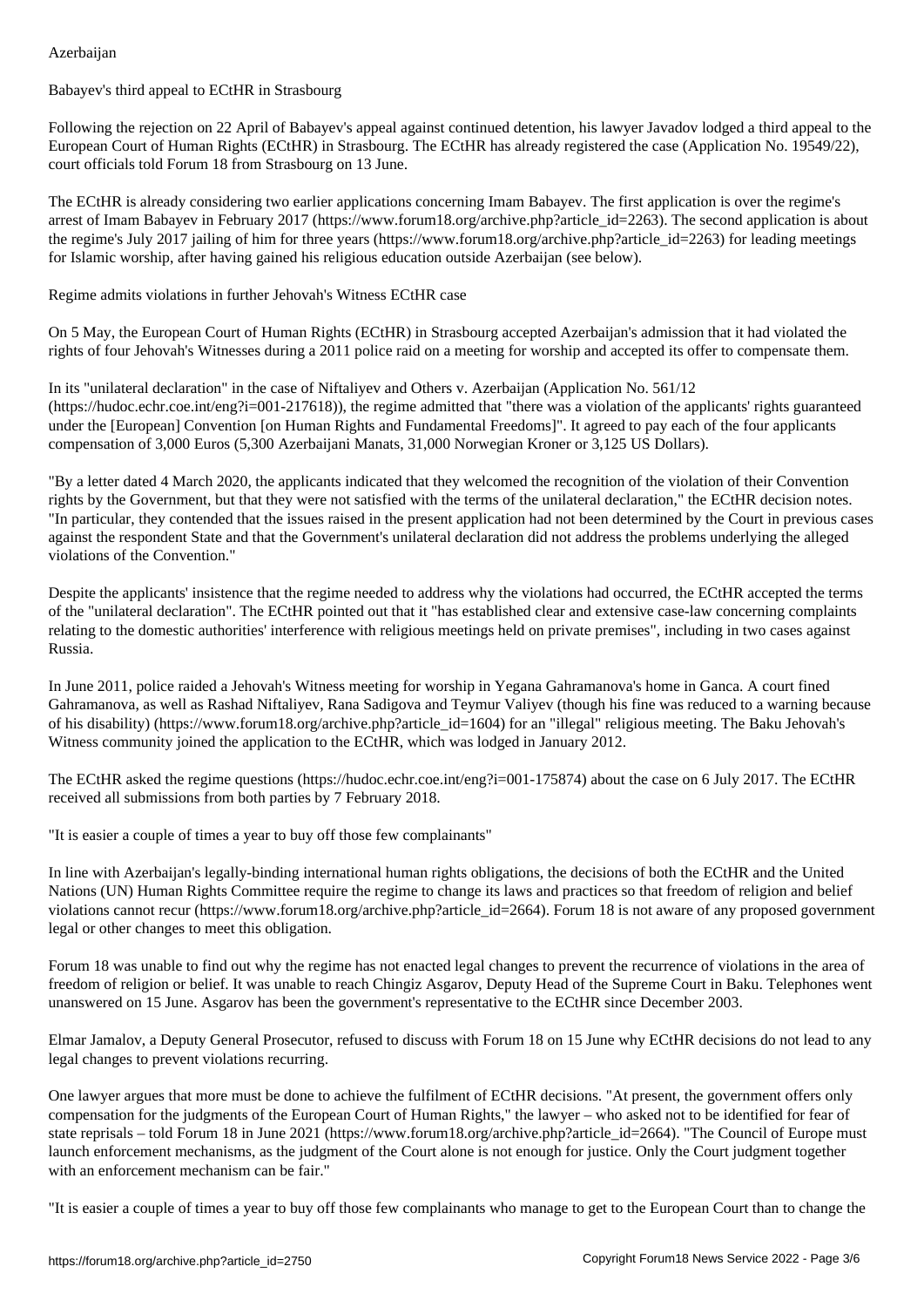$\mathcal{S}$  in March 2021 (https://www.forumlar.com/article\_id=2647). In its possible to do this without bringing the intervals of its isometrical to do this without bringing the intervals to do this without bringing the int essence of the problem to public consideration at all, this is ideal for the government. And this is exactly what happens when concluding friendly settlements or when the ECtHR accepts a unilateral declaration from the government."

Baku lawyer Asabali Mustafayev, who has taken freedom of religion or belief cases to the ECtHR, commented: "Demands on the government from outside are too weak," he told Forum 18 in June 2021 (https://www.forum18.org/archive.php?article\_id=2664). "The Council of Europe and other international organisations are not insistent enough, so the government gets away with flouting [its obligations]".

An example of this is the regime's flouting of its obligations in relation to conscientious objection to military service. Despite an October 2021 ECtHR decision that the regime had violated the human rights of two more conscientious objectors, Saadat Novruzova of the Presidential Administration's Human Rights Protection Unit told Forum 18  $(\text{https://www.forum18.org/archive.php?article id=2695})$  that changing the law to introduce a civilian alternative to compulsory military service "is not under discussion".

Ahead of its accession to the Council of Europe in January 2001, Azerbaijan promised "to adopt, within two years of accession, a law on alternative service in compliance with European standards and, in the meantime, to pardon all conscientious objectors presently serving prison terms or serving in disciplinary battalions, allowing them instead to choose (when the law on alternative service has come into force) to perform non-armed military service or alternative Civilian service" (https://www.forum18.org/archive.php?article\_id=2429).

The 7 October ECtHR 2021 decision reminded Azerbaijan of a similar earlier decision that "calls in principle for legislative action" to satisfy "the obligations incumbent on it of assuring .. the right to benefit from the right to conscientious objection" (https://www.forum18.org/archive.php?article\_id=2695).

Seven known cases awaiting ECtHR decisions

The ECtHR in Strasbourg has already completed 62 cases from Azerbaijan submitted since 2004 related to violations of freedom of religion or belief and inter-related rights (https://www.forum18.org/archive.php?article\_id=2665).

Of these 62 completed cases:

- 19 ended in findings of violations and awards of compensation;
- 20 were closed after Azerbaijan admitted violations and offered compensation in a "unilateral declaration";
- 12 were friendly settlements, where the regime agreed to pay compensation (in 1 case it also admitted violations);
- 11 were dismissed or withdrawn (one following the death of the applicant).

In 40 of the 62 concluded cases the ECtHR found that the regime had violated human rights related to the exercise of freedom of religion or belief or the ECtHR accepted the regime's admission that it had violated these rights. The regime has paid the compensation awarded by the ECtHR to the victims. However, the regime has not changed laws to prevent a recurrence of such violations (see above).

With the latest case by Shia Imam Sardar Babayev, seven ECtHR cases related to the regime's violations of freedom of religion or belief are known to remain. The cases – submitted between 2012 and 2022 - cover a wide range of violations. Of these, 6 were lodged by Muslims and 1 by Jehovah's Witnesses. Some cases cover more than one violation, such as police seizing religious literature during a raid on a meeting for worship.

In approximate reverse chronological order of violation they are:

- Jailed for exercising freedom of religion or belief (1 case involving 1 individual applicant)
- State censorship of religious literature (1 case involving 1 individual applicant)
- Raid on meetings for worship (1 case involving 1 individual applicant)
- Jailed for leading prayers (2 cases involving 1 individual applicant)
- Unlawful house search (1 case involving 1 individual applicant)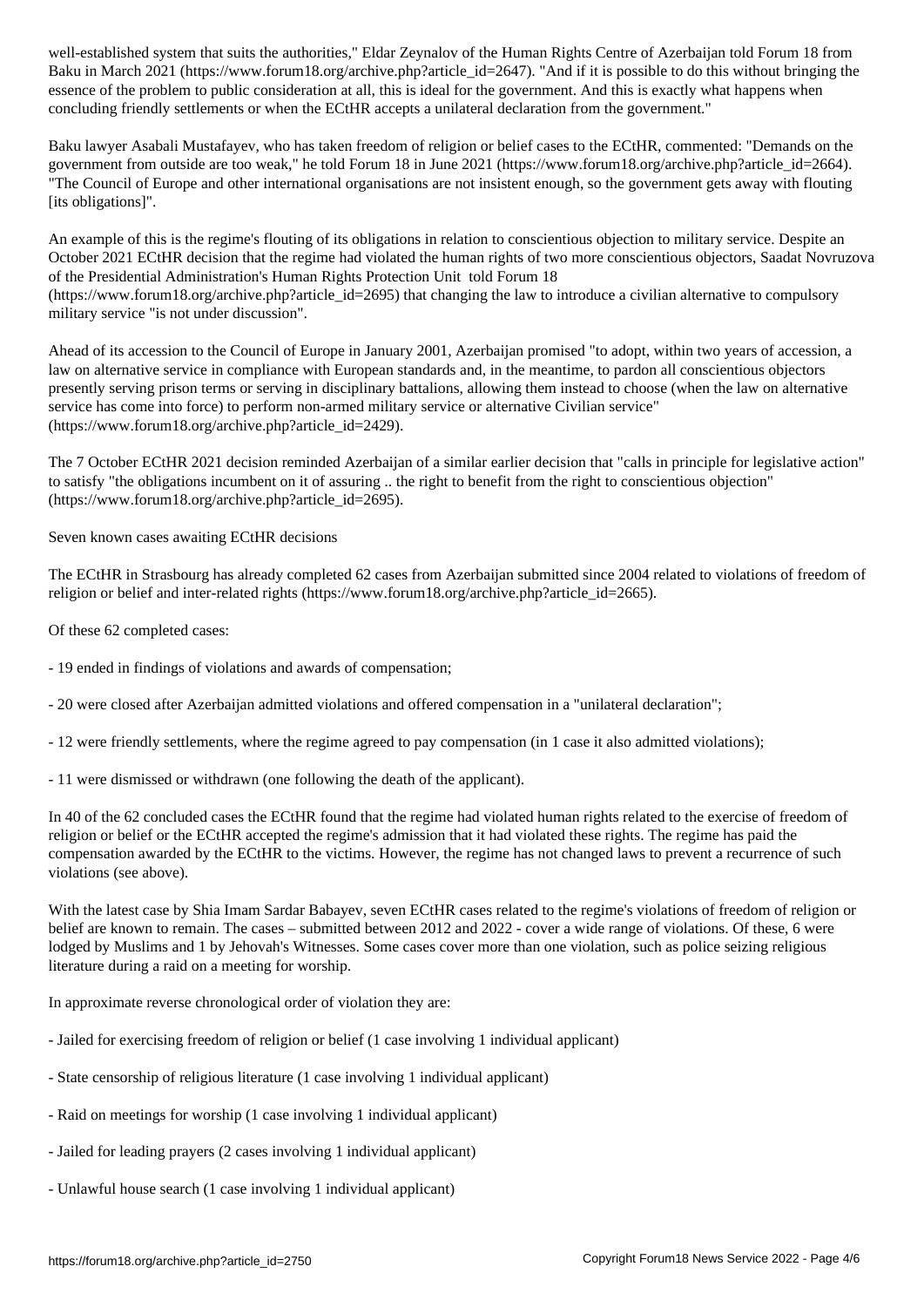Details of all seven cases are given below.

ECtHR: Jailed for exercising freedom of religion or belief

Babayev v. Azerbaijan (Application No. 19549/22)

The State Security Ministry (SSM) secret police arrested Shia Muslim Imam Sardar Babayev in October 2021. Prosecutors are investigating him on treason charges, accusing him of cooperating with and taking instructions from an Iranian intelligence agency, and acting against Azerbaijan. Imam Babayev rejects the allegations against him, arguing that they are politically motivated. His lawyer Javadov objected to the continued pre-trial detention.

The ECtHR has not yet asked the regime questions about the case.

ECtHR: State censorship of religious literature

Miriyev v. Azerbaijan (Application No. 1717/20).

In February 2018, the State Committee for Work with Religious Organisations on theological grounds banned the publication and distribution of the book (https://www.forum18.org/archive.php?article\_id=2351) "Things Not Existing in Islam" by Muslim theologian Elshad Miri (also known as Miriyev). Repeated legal appeals against the ban failed (https://www.forum18.org/archive.php?article\_id=2485). After failing on 20 December 2019 in the Supreme Court to overturn the ban, Miri lodged a case in the ECtHR (https://www.forum18.org/archive.php?article\_id=2490).

The ECtHR has not yet asked the regime questions about the case.

ECtHR: Raids on meetings for worship

Rafiyev v. Azerbaijan (Application No. 81028/17 (https://hudoc.echr.coe.int/eng?i=001-186530)).

In March 2017, police raided a home in Quba where Muslims who study Said Nursi's works were meeting and seized religious literature. Almost all of those present were fined in March 2017, including Vuqar Rafiyev (https://www.forum18.org/archive.php?article\_id=2294).

The ECtHR asked the regime questions (https://hudoc.echr.coe.int/eng?i=001-186530) about the case on 6 September 2018.

ECtHR: Jailed for leading prayers

1) Babayev v. Azerbaijan (Application No. 34015/17 (https://hudoc.echr.coe.int/eng?i=001-186531)).

Police arrested Shia Muslim Imam Sardar Babayev in February 2017 for leading prayers in a mosque having gained his religious education outside Azerbaijan (https://www.forum18.org/archive.php?article\_id=2295).

The ECtHR asked the regime questions (https://hudoc.echr.coe.int/eng?i=001-186531) about the case on 4 September 2018.

"The government gave its comments, they were sent to us and we in turn gave our comments," his lawyer Javad Javadov told Forum 18 in March 2020 (https://www.forum18.org/archive.php?article\_id=2557). He said they are now waiting for the ECtHR to give its judgment.

2) Babayev v. Azerbaijan (Application No. 26896/18). After a court jailed Imam Sardar Babayev in July 2017 for three years, his lawyer lodged this second case (https://www.forum18.org/archive.php?article\_id=2353) to challenge the conviction for leading prayers.

The ECtHR asked the regime questions (https://hudoc.echr.coe.int/eng?i=001-217506) about the case on 3 May 2022 (see above).

ECtHR: Unlawful house search

Miragayev v. Azerbaijan (Application No. 29550/14 (https://hudoc.echr.coe.int/eng?i=001-187776)).

In May 2012 police and the then-National Security Ministry (NSM) secret police raided Zeka Miragayev's Baku home (https://www.forum18.org/archive.php?article\_id=1719). Police confiscated 30 copies of the Koran, 24 other books (including some by Said Nursi), a computer, and a small sum of money. After repeated failures of legal challenges to the raid and confiscations